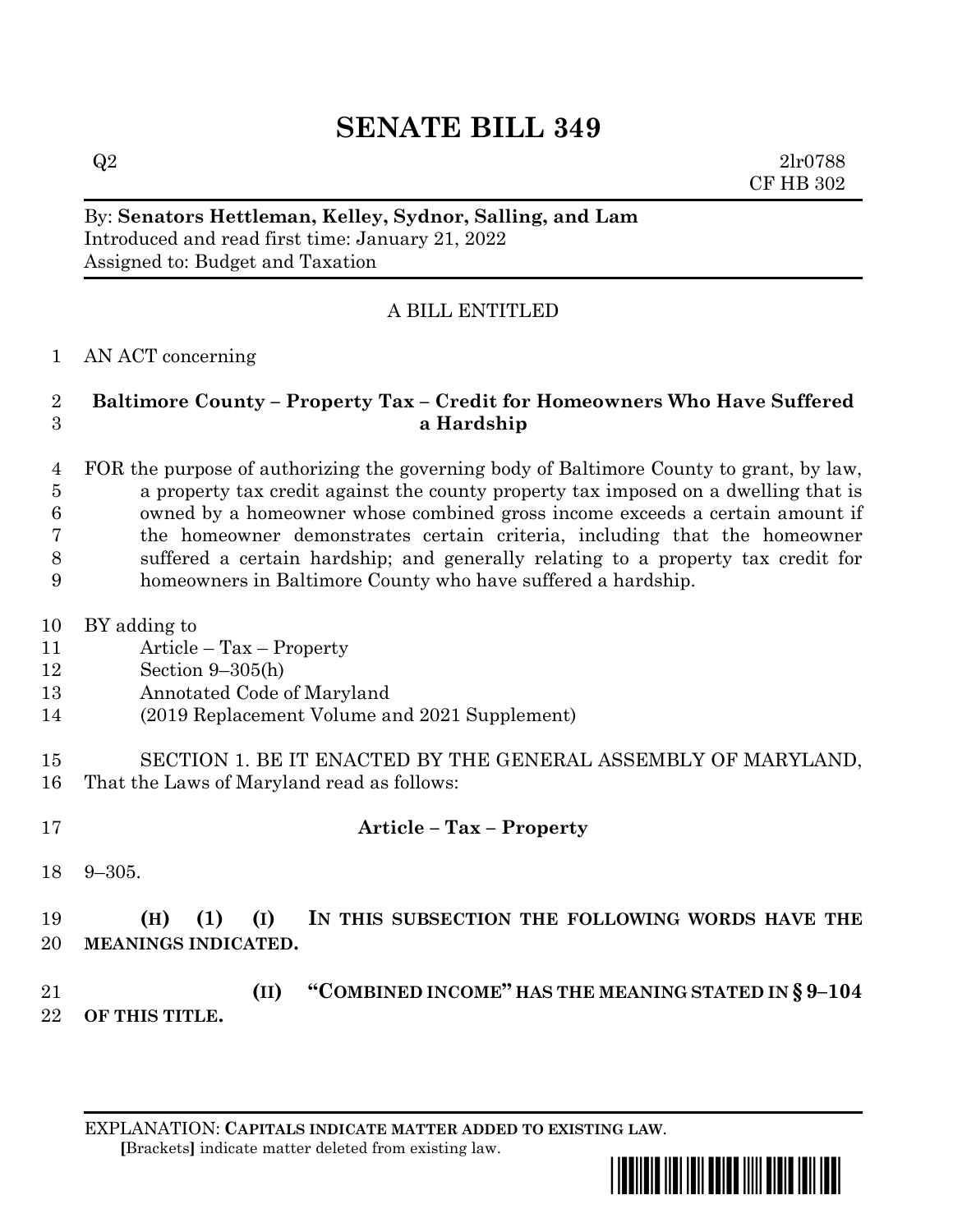|                               | $\overline{2}$<br><b>SENATE BILL 349</b>                                                                                                                                                                                                                      |
|-------------------------------|---------------------------------------------------------------------------------------------------------------------------------------------------------------------------------------------------------------------------------------------------------------|
| $\mathbf 1$<br>$\overline{2}$ | "DWELLING" HAS THE MEANING STATED IN § 9-104 OF THIS<br>(III)<br>TITLE.                                                                                                                                                                                       |
| 3                             | "HARDSHIP" MEANS:<br>(IV)                                                                                                                                                                                                                                     |
| $\overline{4}$<br>5           | AN ILLNESS OR ACCIDENT-RELATED INJURY OF A<br>1.<br>HOMEOWNER OR A MEMBER OF THE HOMEOWNER'S IMMEDIATE FAMILY; OR                                                                                                                                             |
| $6\phantom{.}6$<br>7          | 2.<br>A PROPERTY CASUALTY EVENT AT A HOMEOWNER'S<br>DWELLING.                                                                                                                                                                                                 |
| 8<br>9                        | "HOMEOWNER" HAS THE MEANING STATED IN § 9-104 OF<br>(V)<br>THIS TITLE.                                                                                                                                                                                        |
| 10<br>11<br>12<br>13          | THE GOVERNING BODY OF BALTIMORE COUNTY MAY GRANT, BY<br>(2)<br>LAW, A PROPERTY TAX CREDIT AGAINST THE COUNTY PROPERTY TAX IMPOSED ON A<br>DWELLING THAT IS OWNED BY A HOMEOWNER WHOSE COMBINED INCOME EXCEEDS<br>\$60,000 IF THE HOMEOWNER DEMONSTRATES THAT: |
| 14<br>15<br>16                | THE HOMEOWNER WAS DENIED THE PROPERTY TAX CREDIT<br>(I)<br>UNDER § 9-104 OF THIS TITLE FOR HAVING A COMBINED INCOME THAT EXCEEDS<br>\$60,000;                                                                                                                 |
| 17<br>18<br>19                | (II)<br><b>THE</b><br>HOMEOWNER SUFFERED A<br><b>HARDSHIP</b><br>IN<br><b>THE</b><br>CALENDAR YEAR THAT PRECEDES THE YEAR IN WHICH THE HOMEOWNER APPLIES<br>FOR THE CREDIT; AND                                                                               |
| 20<br>21<br>22                | THE HOMEOWNER PAID OR INCURRED EXPENSES RELATING<br>(III)<br>TO THE HARDSHIP THAT RESULTED IN SIGNIFICANT FINANCIAL DISTRESS FOR THE<br>HOMEOWNER.                                                                                                            |
| 23<br>24<br>$25\,$<br>26      | (3)<br>THE HOMEOWNER SHALL INCLUDE, IN THE FORM REQUIRED BY<br>THE GOVERNING BODY OF THE COUNTY, AN ITEMIZED LIST OF ALL SOURCES OF<br>INCOME AND EXPENSES OF THE HOMEOWNER, INCLUDING EXPENSES RELATED TO<br>THE HARDSHIP.                                   |
| $27\,$<br>28                  | THE GOVERNING BODY OF BALTIMORE COUNTY MAY ESTABLISH,<br>(4)<br><b>BY LAW:</b>                                                                                                                                                                                |
| 29                            | (I)<br>THE AMOUNT AND DURATION OF THE TAX CREDIT;                                                                                                                                                                                                             |
| 30                            | (II)<br>ADDITIONAL ELIGIBILITY CRITERIA FOR THE TAX CREDIT;                                                                                                                                                                                                   |